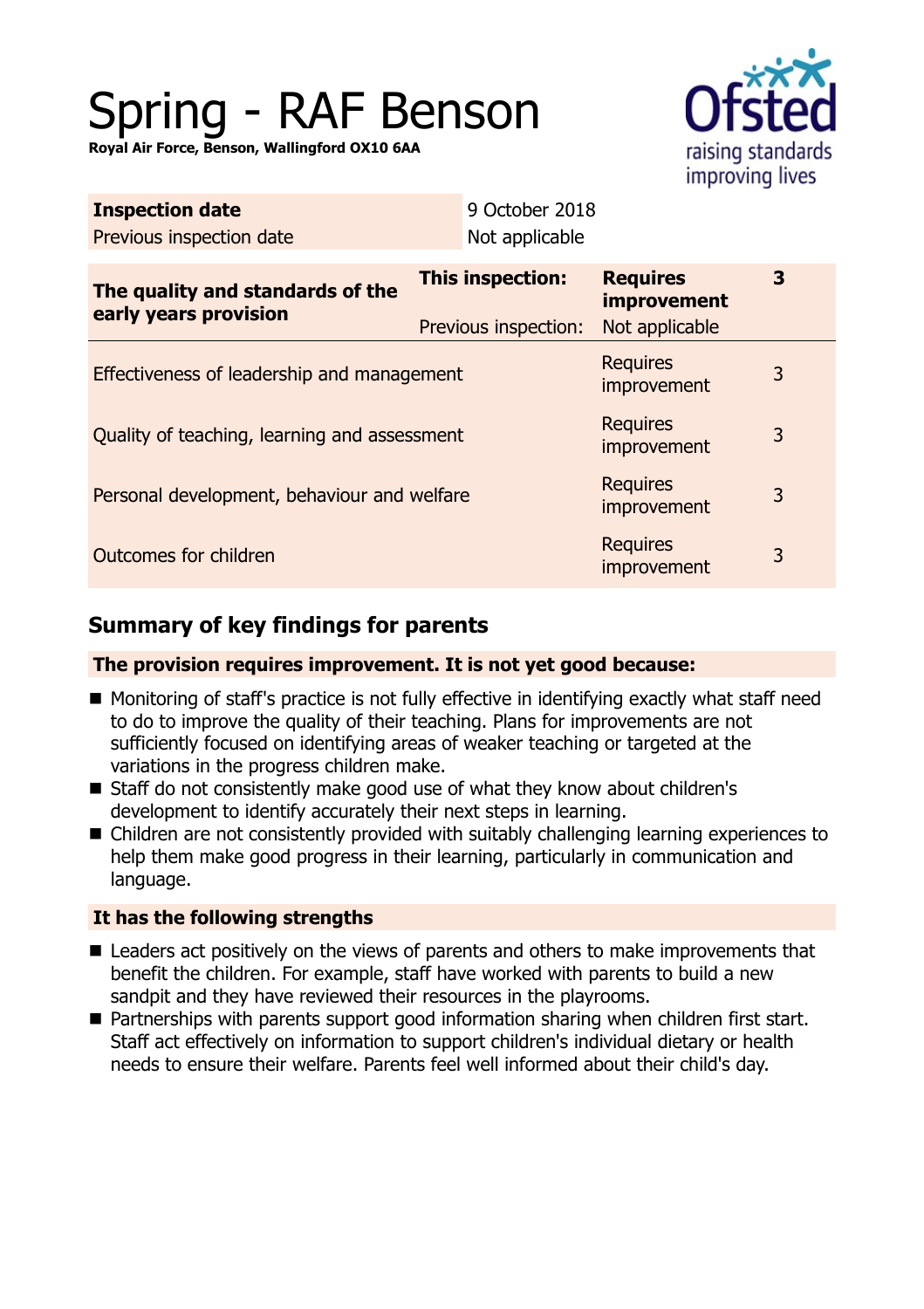# **What the setting needs to do to improve further**

## **To meet the requirements of the early years foundation stage and Childcare Register the provider must:**

|                                                                                                                                                                                                                                                                                                                    | Due date   |
|--------------------------------------------------------------------------------------------------------------------------------------------------------------------------------------------------------------------------------------------------------------------------------------------------------------------|------------|
| ensure senior leaders monitor the educational programmes and<br>quality of teaching effectively and take swift action to identify and<br>target weaker aspects of children's learning, including areas where<br>children may be slow to develop key skills, so they are supported<br>to catch up in their learning | 18/12/2018 |
| improve staff's understanding of observation and assessment so<br>they accurately identify what children need to learn next                                                                                                                                                                                        | 18/12/2018 |
| plan precisely to promote children's continued learning and focus<br>on what they need to learn next to ensure they are consistently<br>challenged and progress quickly in all areas of learning, in<br>particular their language and communication.                                                               | 18/12/2018 |

#### **Inspection activities**

- The inspector observed children's play during indoor and outdoor activities.
- The inspector looked at a sample of documentation, including evidence of staff's suitability, development plans, accident and incident records.
- $\blacksquare$  The inspector spoke with the staff, children and parents at appropriate times during the inspection. The inspector held a meeting with the manager and deputy manager.
- $\blacksquare$  The inspector conducted a joint observation of a song activity in the toddler room.
- $\blacksquare$  The inspector was accompanied on the inspection for the purposes of quality assurance.

## **Inspector**

Melissa Cox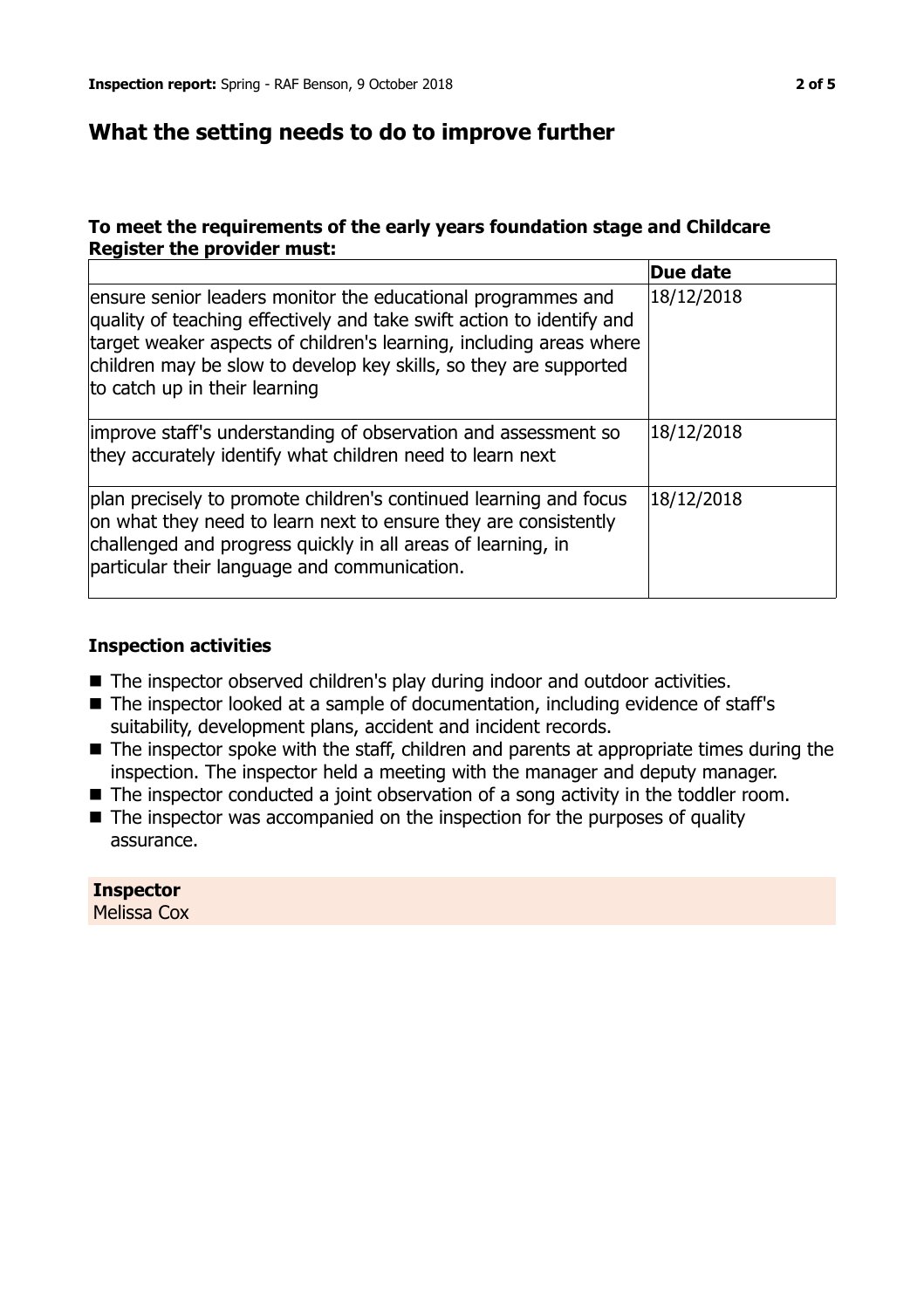# **Inspection findings**

## **Effectiveness of leadership and management requires improvement**

Safeguarding is effective. Staff understand how to identify and report any concerns about children's welfare or the behaviour of another adult. They show a suitable regard for managing risks to children. The manager effectively oversees secure recruitment and vetting systems to ensure all staff, including agency staff, are suitable to work with children. Systems for monitoring the quality of the provision are not rigorous enough. The manager checks staff's performance, such as through supervisions and peer observations. However, this support and monitoring does not accurately identify weaker aspects of teaching, so staff can improve their teaching, or help staff to address the slower rates of progress some children make. Plans for future improvements are overly focused on resourcing and not sufficiently focused on improving outcomes for children.

## **Quality of teaching, learning and assessment requires improvement**

Despite most staff holding suitable qualifications, the quality of teaching is variable. Staff do not consistently interact purposefully with children to challenge them sufficiently in their learning. For example, staff are aware that some children need further support in their speech and language but do not successfully plan or focus their teaching on this area to help children catch up. On occasions, staff also busy themselves attending to routine tasks and do not consistently engage with children during these times. When teaching is good, children are motivated and eager to learn. For example, toddlers chant confidently to a favourite story. Older children are supported in their creativity as they follow their own ideas and draw treasure maps.

## **Personal development, behaviour and welfare require improvement**

Weaknesses in teaching and planning have an impact on children's attitudes and motivation to learn. For example, some activities do not successfully capture children's attention or sustain their concentration, so children quickly wander off. Despite this, staff do build friendly relationships with children, who settle well. They suitably support children's safety, such as supervising them as they play. Staff successfully promote children's good health outside. Older children expertly climb and balance on equipment as they eagerly hunt for hidden treasure. Toddlers dig in the sandpit or explore the pirate ship with their friends. Staff do not teach children the importance of keeping themselves safe, for example, when eating.

## **Outcomes for children require improvement**

Children, including those who need additional support in their learning, do not make the best possible progress due to variations in the quality of teaching and planning. However, children do gain some basic skills for their move to school. Older children follow simple group rules and know the expectations for their behaviour. They develop their independence as they tidy up their plates after lunch. Toddlers develop confidence to stand up and share their ideas in group times. Babies develop their curiosity as they hunt for farm animals in a sensory play activity.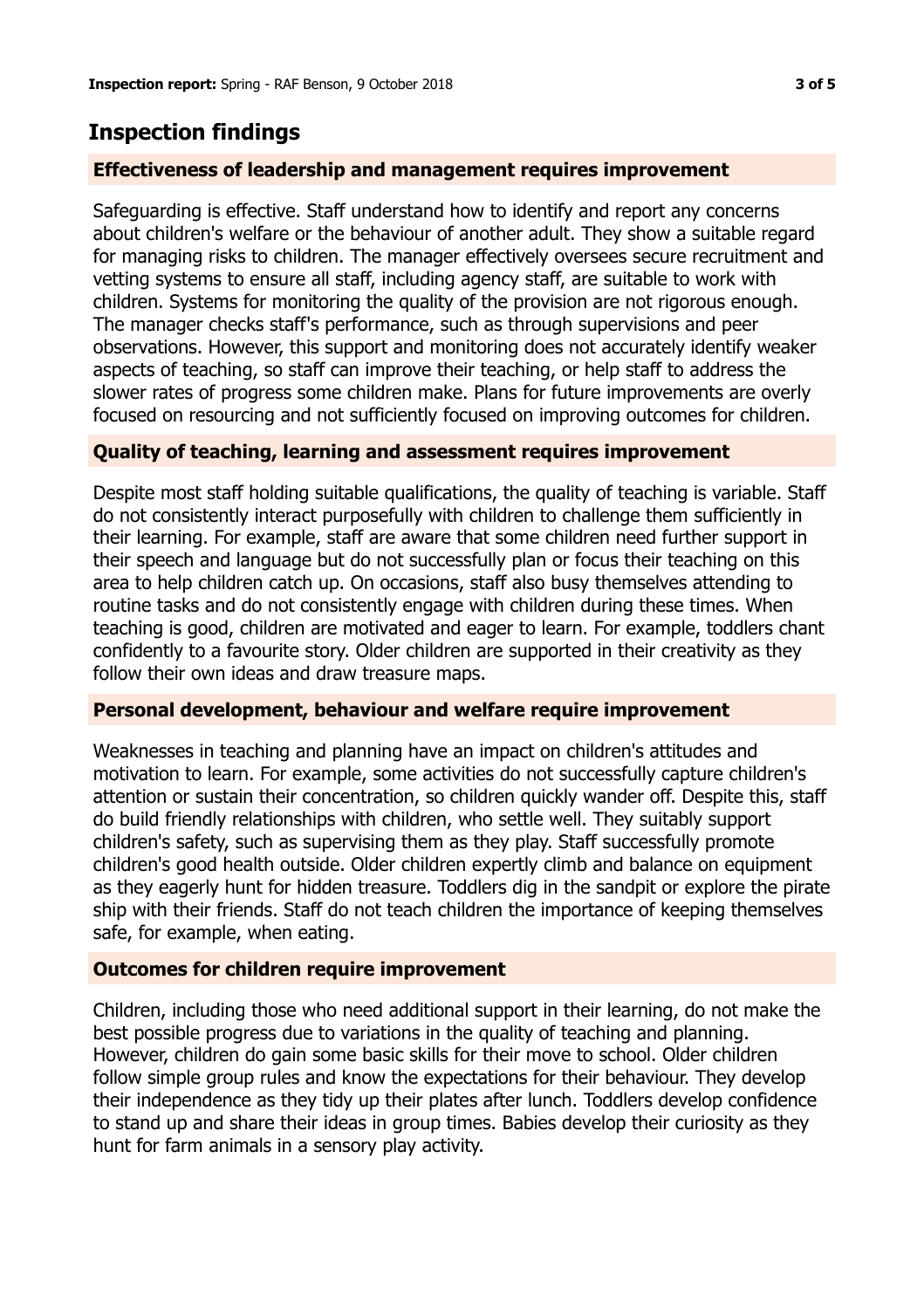## **Setting details**

| Unique reference number                             | EY539492                                                                             |
|-----------------------------------------------------|--------------------------------------------------------------------------------------|
| <b>Local authority</b>                              | Oxfordshire                                                                          |
| <b>Inspection number</b>                            | 10057222                                                                             |
| <b>Type of provision</b>                            | Full day care                                                                        |
| <b>Registers</b>                                    | Early Years Register, Compulsory Childcare<br>Register, Voluntary Childcare Register |
| Day care type                                       | Childcare on non-domestic premises                                                   |
| <b>Age range of children</b>                        | $0 - 10$                                                                             |
| <b>Total number of places</b>                       | 104                                                                                  |
| Number of children on roll                          | 76                                                                                   |
| Name of registered person                           | Action For Children Developments Ltd                                                 |
| <b>Registered person unique</b><br>reference number | RP539433                                                                             |
| Date of previous inspection                         | Not applicable                                                                       |
| <b>Telephone number</b>                             | 01491 838112                                                                         |

Spring - RAF Benson registered in 2016. The nursery is open Monday to Friday from 7.30am until 6pm. An additional before- and after-school club operates on the same premises and offers care for school-aged children during term time and some weeks in the holidays. The nursery employs 19 members of staff. Of these, 12 hold appropriate early years qualifications at level 3 or above. The nursery receives funding for the provision of early education for two-, three- and four-year-old children.

This inspection was carried out by Ofsted under sections 49 and 50 of the Childcare Act 2006 on the quality and standards of provision that is registered on the Early Years Register. The registered person must ensure that this provision complies with the statutory framework for children's learning, development and care, known as the early years foundation stage.

Any complaints about the inspection or the report should be made following the procedures set out in the guidance Complaints procedure: raising concerns and making complaints about Ofsted, which is available from Ofsted's website: www.ofsted.gov.uk. If you would like Ofsted to send you a copy of the guidance, please telephone 0300 123 4234, or email [enquiries@ofsted.gov.uk.](mailto:enquiries@ofsted.gov.uk)